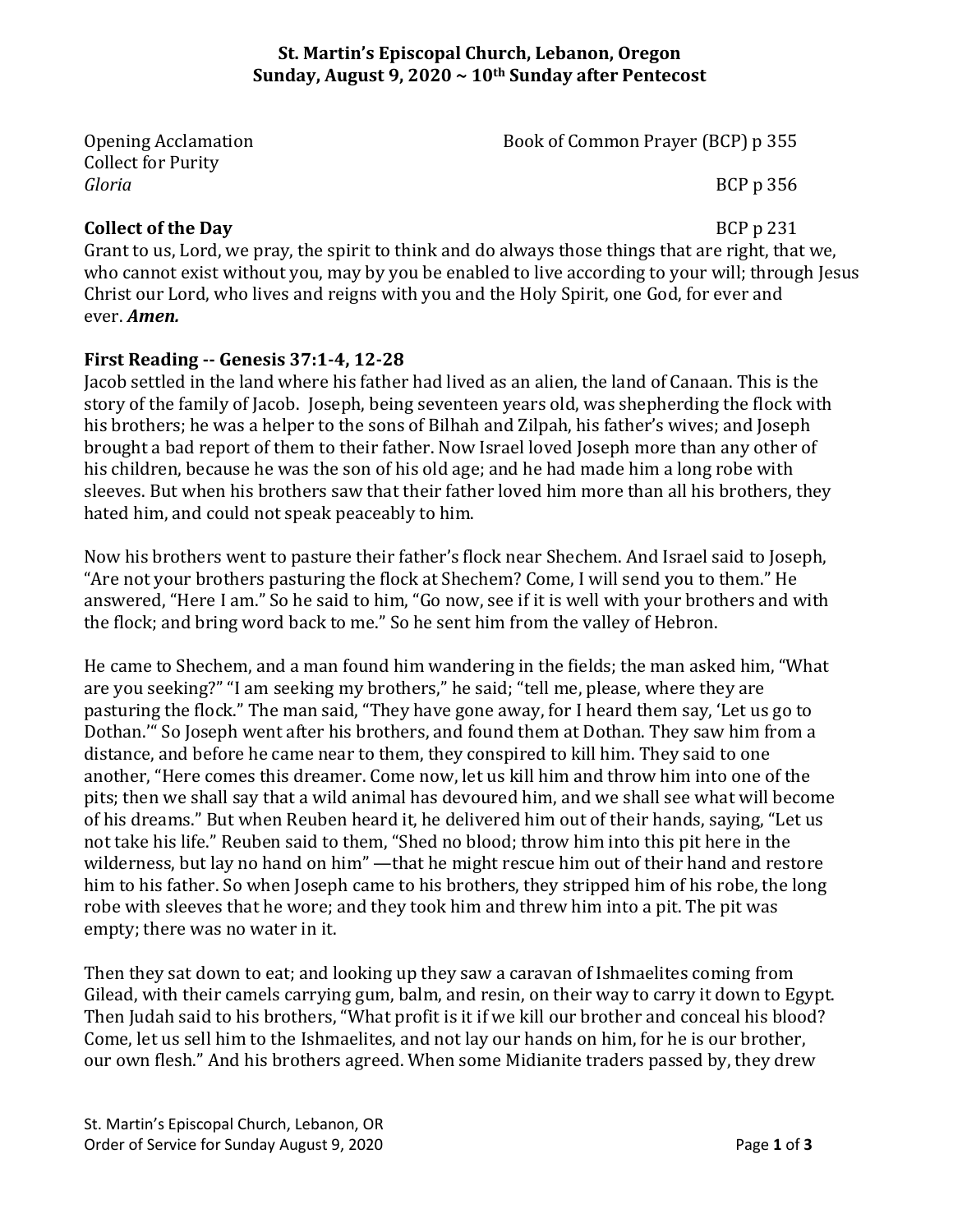Joseph up, lifting him out of the pit, and sold him to the Ishmaelites for twenty pieces of silver. And they took Joseph to Egypt.

- Hear with the Spirit is saying to God's People
- **Thanks be to God**

#### **Psalm** 105, 1-6, 16-22, 45b

| 1 Give thanks to the LORD and call upon his Name; * |
|-----------------------------------------------------|
| make known his deeds among the peoples.             |
| 2 Sing to him, sing praises to him, *               |
| and speak of all his marvelous works.               |
| 3 Glory in his holy Name; *                         |
| let the hearts of those who seek the LORD rejoice.  |
| 4 Search for the LORD and his strength; *           |
| continually seek his face.                          |
| 5 Remember the marvels he has done, *               |
| his wonders and the judgments of his mouth,         |
| 6 O offspring of Abraham his servant, *             |
| O children of Jacob his chosen.                     |
| 16 Then he called for a famine in the land *        |
| and destroyed the supply of bread.                  |
| 17 He sent a man before them, *                     |
| Joseph, who was sold as a slave.                    |
| 18 They bruised his feet in fetters; *              |
| his neck they put in an iron collar.                |
| 19 Until his prediction came to pass, *             |
| the word of the LORD tested him.                    |
| 20 The king sent and released him; *                |
| the ruler of the peoples set him free.              |
| 21 He set him as a master over his household,       |
| as a ruler over all his possessions,                |
| 22 To instruct his princes according to his will    |
| and to teach his elders wisdom.                     |
| 45 Hallelujah!                                      |
|                                                     |

## **Second Lesson – Romans 10:5-15**

Moses writes concerning the righteousness that comes from the law, that "the person who does these things will live by them." But the righteousness that comes from faith says, "Do not say in your heart, 'Who will ascend into heaven?'" (that is, to bring Christ down) "or 'Who will descend into the abyss?'" (that is, to bring Christ up from the dead). But what does it say?

"The word is near you,

on your lips and in your heart"

(that is, the word of faith that we proclaim); because if you confess with your lips that Jesus is Lord and believe in your heart that God raised him from the dead, you will be saved. For one believes with the heart and so is justified, and one confesses with the mouth and so is saved. The scripture says, "No one who believes in him will be put to shame." For there is no